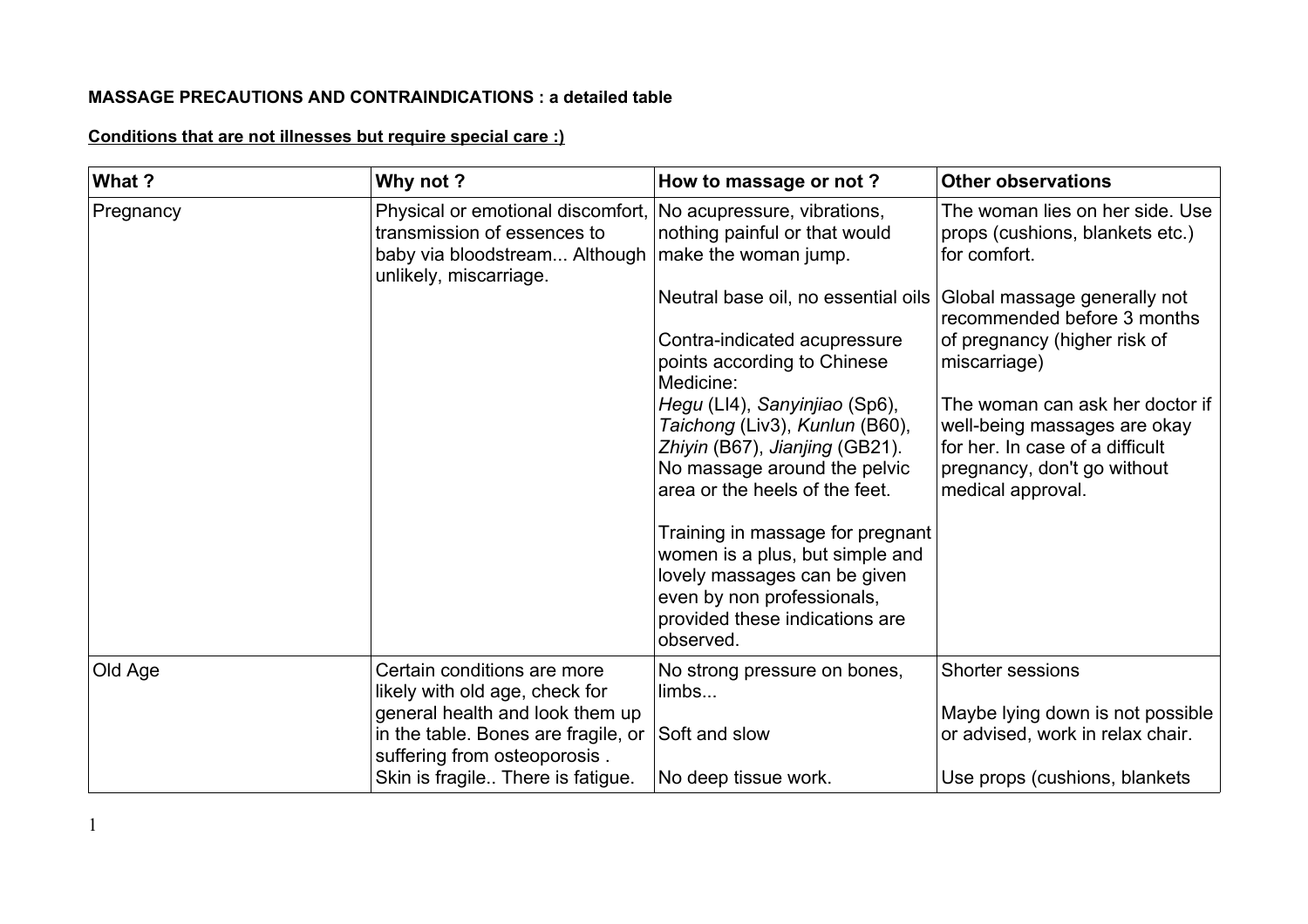|                     |                                                                                                                                                                          | Rich, nourishing base oil, little or<br>not concentrated in essential<br>oils.                       | etc.) for comfort.<br>Beware of fainting and/or<br>disorientation. Take some time<br>before standing up again: move<br>from lying, to sitting a bit, to<br>standing. |
|---------------------|--------------------------------------------------------------------------------------------------------------------------------------------------------------------------|------------------------------------------------------------------------------------------------------|----------------------------------------------------------------------------------------------------------------------------------------------------------------------|
|                     |                                                                                                                                                                          | No massage on varicose veins<br>No massage on the neck to<br>avoid dislodging possible blood<br>clot | Don't leave right away, and/or<br>don't leave them alone.                                                                                                            |
| Children            |                                                                                                                                                                          |                                                                                                      |                                                                                                                                                                      |
| Baby                | Fontanelle (skull) is still open                                                                                                                                         | No pressure on head                                                                                  |                                                                                                                                                                      |
| Convalescent person | They probably are weaker<br>Depending on what they had,<br>massage might still have to be<br>postponed (heart attacks, for<br>example) look at condition in the<br>table |                                                                                                      | Shorter sessions, if anything                                                                                                                                        |

## **Conditions or injuries that require extra precaution and/or partial contra-indication**

| What?                                                       | Why not ?        | How to massage or not                                                                                        | <b>Other Observations</b> |
|-------------------------------------------------------------|------------------|--------------------------------------------------------------------------------------------------------------|---------------------------|
| <b>Pathologies or injuries of the</b><br>bones and skeleton | Further injury   | Depending of the stage of recovery, Osteoporosis is frequent with old<br>do not massage site of fracture, or | age                       |
|                                                             | <b>Fractures</b> | only lightly                                                                                                 |                           |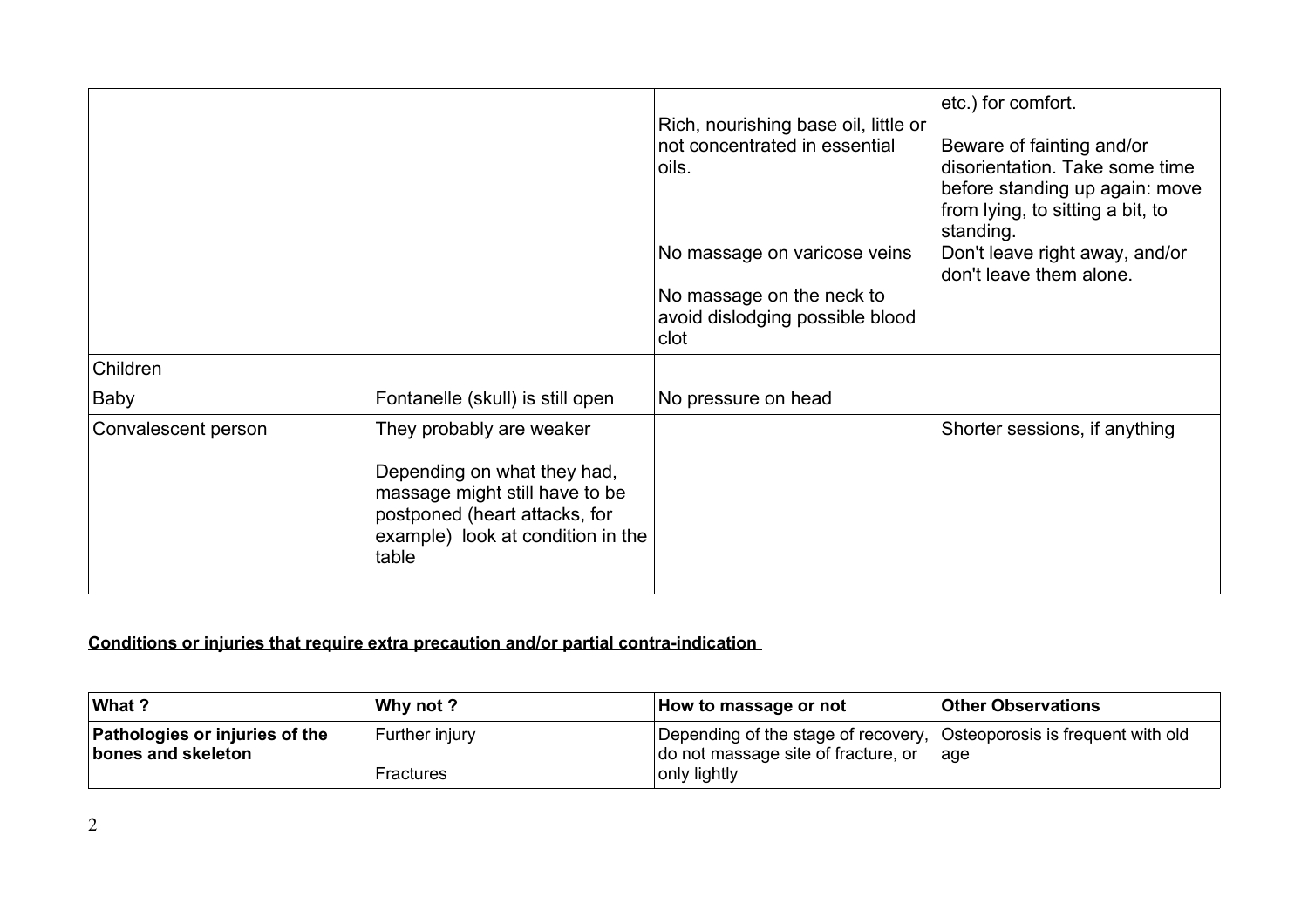| <b>Fractures</b><br>Osteoporosis<br>Scoliosis (light to severe) and other<br>postural deviations<br>Lumbago, displaced vertebra,<br>herniated disc,<br>Sciatica with origin in spinal cord<br>Spondylosis<br>Arthritis | Pain<br>Compromising important structural<br>compensations | No pressure on limbs and bones<br>whatsoever in case of osteoporosis.<br>In case of long installed illness of<br>skeleton/ spine (spondylosis,<br>severe scoliosis) beware of deep<br>structural work, that could<br>compromise the compensations the<br>body has put in place to live well<br>with the pathology and not be so<br>good. Stay light and refer person to<br>specialist, like an osteopath. Don't<br>improvise yourself a "mechanic".<br>If the person is in great pain, or<br>feels nothing, and their movement<br>are incapacitated, the problem is<br>probably not within well-being<br>massage scope : refer to doctor or<br>other specialist.<br>Unless properly trained, avoid<br>putting pressure on vulnerable sites<br>on the spine according to the<br>person's indications and history.<br>Acute stages (in arthritis for<br>example) are not a good time for<br>massage - best in sub acute, in<br>between episodes. | Some essential oils are said to help<br>with arthritis, like juniper                                           |
|------------------------------------------------------------------------------------------------------------------------------------------------------------------------------------------------------------------------|------------------------------------------------------------|------------------------------------------------------------------------------------------------------------------------------------------------------------------------------------------------------------------------------------------------------------------------------------------------------------------------------------------------------------------------------------------------------------------------------------------------------------------------------------------------------------------------------------------------------------------------------------------------------------------------------------------------------------------------------------------------------------------------------------------------------------------------------------------------------------------------------------------------------------------------------------------------------------------------------------------------|----------------------------------------------------------------------------------------------------------------|
| Pathologies of the muscles,<br>tendons and ligaments<br>Cramps                                                                                                                                                         | Further injury<br>Pain                                     | Massage is good for muscles and<br>tendons strains, although, as in<br>tendinitis or CTS, not in acute<br>conditions, but best in sub-acute                                                                                                                                                                                                                                                                                                                                                                                                                                                                                                                                                                                                                                                                                                                                                                                                    | Arnica and juniper oils can help<br>Look up the corresponding anatomy<br>so you'll understand the logic of it. |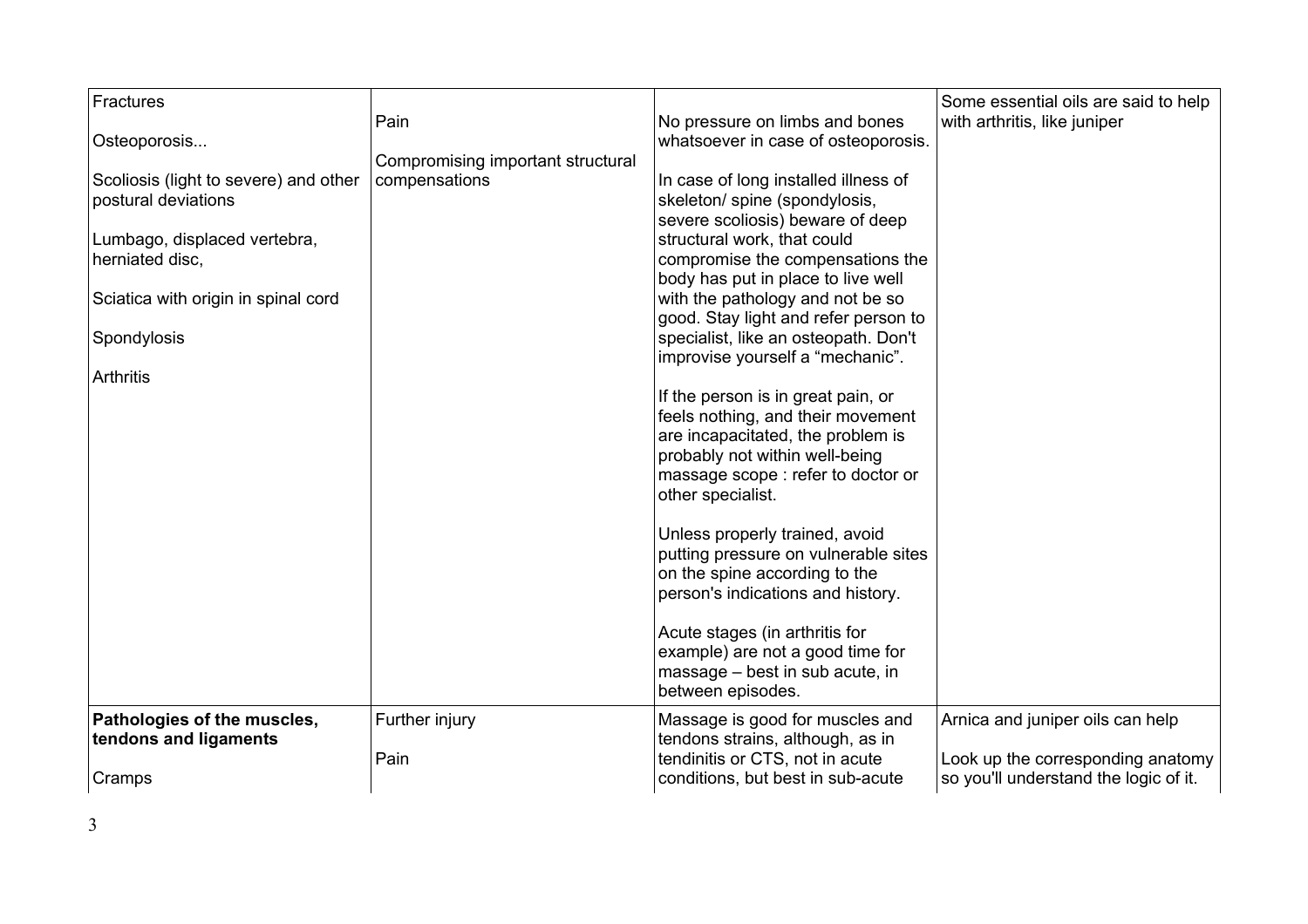| <b>Strains</b><br>Sciatica with origin in the muscles<br>of buttocks<br>Tendinitis,<br>Carpal Tunnel Syndrome (CTS),<br>Tennis Elbow |                                                                | phases. It is excellent prevention<br>against all these conditions.<br>Always warm up the zone and work<br>progressively, listening to the<br>person's feedback and never take it<br>to the point of distressing pain.<br>Careful with how you move the<br>limbs, go slow stay within capacity.<br>comfort range                      | Cramps can be clinical signs of<br>other systematic disease not only a<br>problem with muscles. If you have<br>doubts, refer to doctor.<br>If you can't tell or the person can't<br>tell you where the sciatica<br>originates from, it might be best to<br>refer them to a specialist first. It is<br>more serious if it originates in the<br>spinal cord, and may be out of your |
|--------------------------------------------------------------------------------------------------------------------------------------|----------------------------------------------------------------|---------------------------------------------------------------------------------------------------------------------------------------------------------------------------------------------------------------------------------------------------------------------------------------------------------------------------------------|-----------------------------------------------------------------------------------------------------------------------------------------------------------------------------------------------------------------------------------------------------------------------------------------------------------------------------------------------------------------------------------|
| Fibromyalgia                                                                                                                         |                                                                | During cramps, massage the<br>insertions of the muscle, not its<br>actual shorten belly. After or in<br>between episodes of cramps, on<br>the contrary, massage the belly of<br>the muscle.<br>Do not overdo it with fibromyalgia,<br>as the person will be very sensitive<br>to pain and changes, and best to<br>have some training. | scope.                                                                                                                                                                                                                                                                                                                                                                            |
| Pathologies of the skin                                                                                                              | Propagation and further penetration<br>of the pathogen, if any | Relative on size and scale.                                                                                                                                                                                                                                                                                                           | Warts spread with blood and skin<br>flakes                                                                                                                                                                                                                                                                                                                                        |
| Acne,<br>abscesses                                                                                                                   | Further irritation, Pain                                       | It is important to know whether the<br>condition is contagious.                                                                                                                                                                                                                                                                       | Psoriasis is not contagious,<br>Dermatitis/ Eczema is not                                                                                                                                                                                                                                                                                                                         |
| Warts                                                                                                                                | Oils may cause irritation                                      | Avoid site of pathology.                                                                                                                                                                                                                                                                                                              | contagious.<br>Dermatitis can be the result of                                                                                                                                                                                                                                                                                                                                    |
| Psoriasis<br>Dermatitis / Eczema<br>Impetigo, Herpes, Scabies                                                                        | If contagious, self and cross<br>contamination                 | If generalized, or at acute stage,<br>with lesions, blisters, or highly<br>contagious, avoid massage<br>altogether.                                                                                                                                                                                                                   | exposure to a poison (as with<br>poison ivy), if so don't do massage<br>until recovery.                                                                                                                                                                                                                                                                                           |
|                                                                                                                                      |                                                                |                                                                                                                                                                                                                                                                                                                                       | Impetigo, herpes scabies are highly                                                                                                                                                                                                                                                                                                                                               |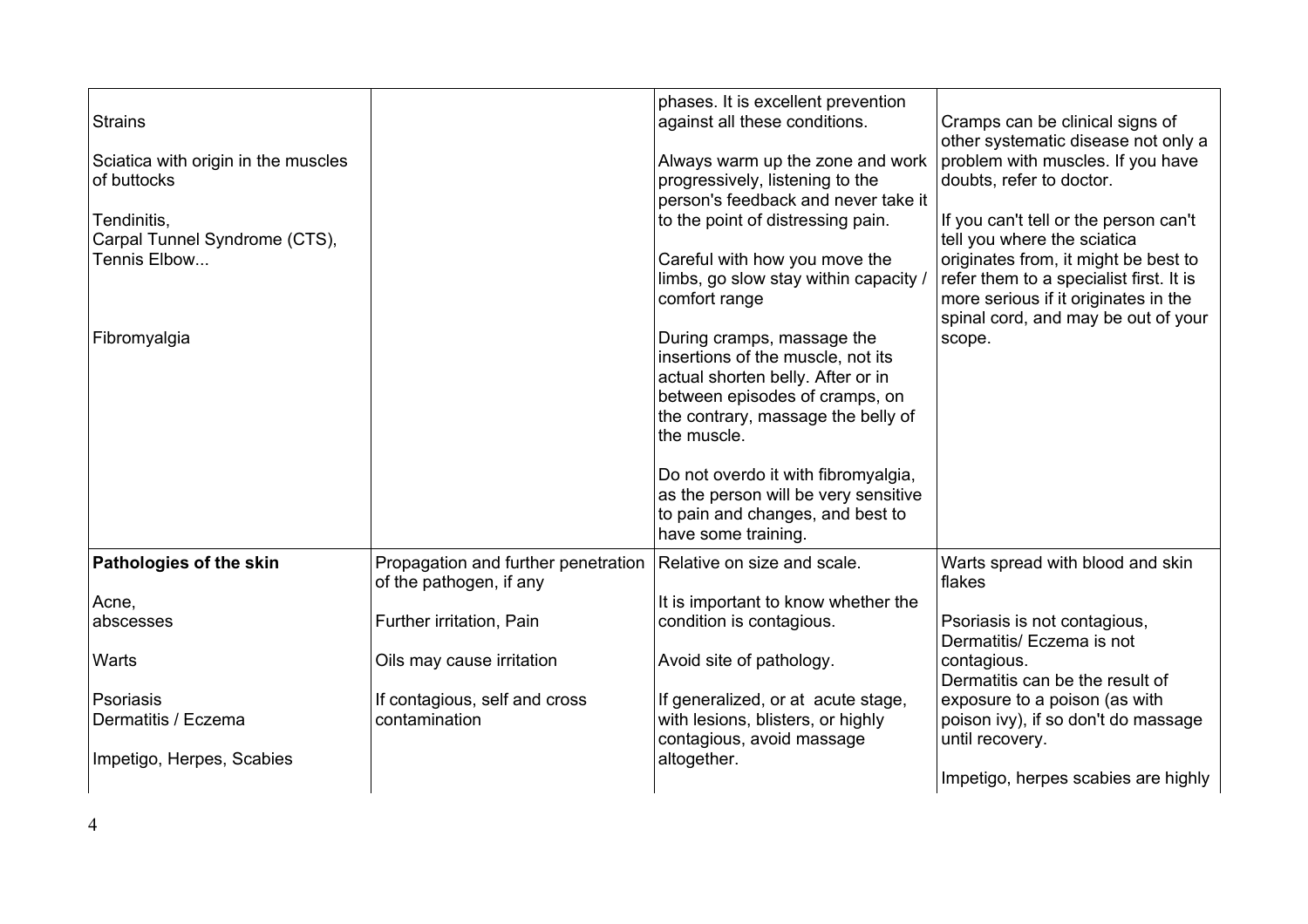| Fungal Infections, Athlete's foot<br>(mycosis)<br>Scar tissue<br>Cuts and wounds<br>Hematoma                                                                                          |                                                                                               | Mycosis are only a local contra-<br>indication for massage, if limited to<br>small area. If it involves a large<br>area, don't do massage. Always<br>clean thoroughly.<br>Do not massage open wounds or<br>hematoma. You can<br>gently massage scar tissue to help<br>healing once it looks okay. | contagious, and sessions should be<br>avoided altogether until full<br>recovery.<br>Material and sheets will need<br>sterilization and washing at 60°<br>minimum.<br>Fungal infections can spread.<br>Between the toes they can blister<br>and if in the nails, they will become<br>yellow. |
|---------------------------------------------------------------------------------------------------------------------------------------------------------------------------------------|-----------------------------------------------------------------------------------------------|---------------------------------------------------------------------------------------------------------------------------------------------------------------------------------------------------------------------------------------------------------------------------------------------------|---------------------------------------------------------------------------------------------------------------------------------------------------------------------------------------------------------------------------------------------------------------------------------------------|
| Pathologies of the brain, nervous   Pain<br>and motor system<br>Parkinson's disease<br><b>Multiple Sclerosis</b><br>Alzheimer's disease<br>Cognitive impairment<br>Epilepsy, seizures | <b>Discomfort</b><br>Disorientation<br>Fatigue                                                | Relative to stage, levels of comfort<br>of the person, and medical opinion.<br>Okay between acute phases, in<br>remission, when function is not too<br>impaired.<br>No massage during seizures ! but<br>okay otherwise                                                                            | Cognitively impaired persons might<br>not be able to express you their<br>needs or give you feedback as you<br>work - be extra careful and subtle.<br>Massage has been said to bring<br>relief and comfort to the lives of<br>people with such conditions.<br>It's really case by case.     |
| Headaches/Migraine<br>Pathologies of the heart and<br>circulatory system<br>Hypertension<br>Hypo-tension                                                                              | Could get worse if done<br>insensitively<br>Exacerbation of symptoms, heart<br>attack<br>Pain | massage movements away from<br>the head = from head towards feet<br>are preferable<br>It depends on severity of<br>hypertension -<br>mild conditions can be improved by<br>massage, more serious ones (which<br>require medication) will need                                                     | The person might not be aware they<br>have hypertension.                                                                                                                                                                                                                                    |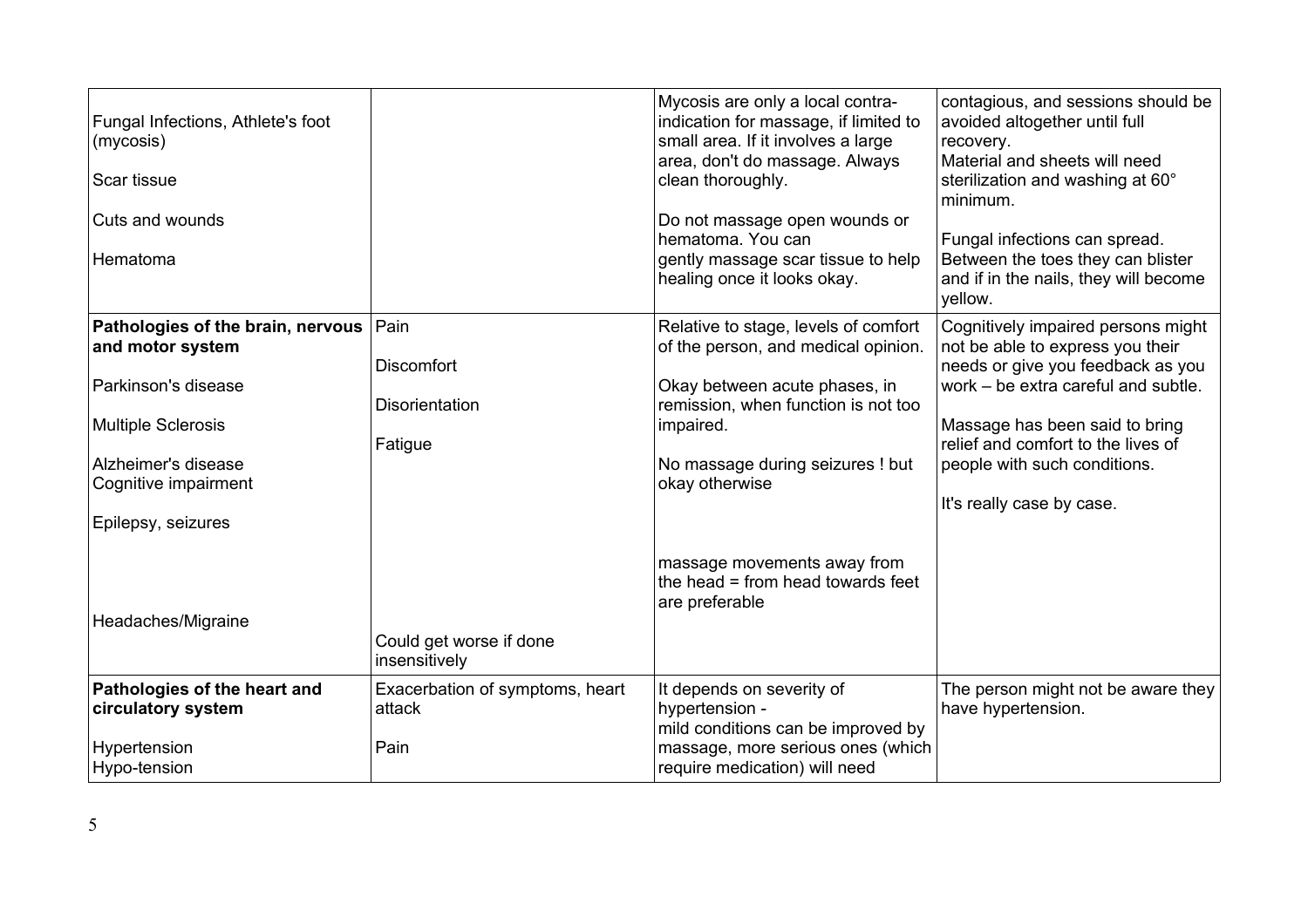| Varicose veins                             | Fainting                            | medical supervision before you<br>know if you can do a massage, and |
|--------------------------------------------|-------------------------------------|---------------------------------------------------------------------|
|                                            | Dislodging of blood clots, possibly | circulatory massage might still not                                 |
| Thrombophlebitis, Deep Vein<br>Thrombosis. | leading to stroke                   | be indicated.                                                       |
|                                            |                                     | Someone who has hypo-tension<br>can faint.                          |
|                                            |                                     | Do not massage varicose veins                                       |
|                                            |                                     | Thrombophlebitis and Deep Vein<br>Thrombosis are strict NO GO.      |

## **Conditions generally NOT suited for massage**

| What ?                                                             | Why not ?                                                                                                                                                                                                                                                                                               | How to massage or not?                                                                                                                                                                                                                                                                               | <b>Other Observations</b>                                                                                                                                                                                                                                                                                                                                                                                                                                   |
|--------------------------------------------------------------------|---------------------------------------------------------------------------------------------------------------------------------------------------------------------------------------------------------------------------------------------------------------------------------------------------------|------------------------------------------------------------------------------------------------------------------------------------------------------------------------------------------------------------------------------------------------------------------------------------------------------|-------------------------------------------------------------------------------------------------------------------------------------------------------------------------------------------------------------------------------------------------------------------------------------------------------------------------------------------------------------------------------------------------------------------------------------------------------------|
| Intoxication with alcohol and/or<br>other psycho-active substances | Further diffusion/ penetration of the<br>toxic in the tissues<br>Amplification of the effects with<br>possible adverse consequences on<br>body-mind states.<br>You may put the person in danger<br>or you may find yourself having to<br>deal with states that are difficult if<br>you're not prepared. | Best not.<br>See if there is something else you<br>or someone else can do for that<br>person in the moment.<br>Exception:<br>Set and settings are designed for<br>that, the intentions have been<br>discussed and agreed, you are<br>trained or experienced with the use<br>of psychedelics in care. | Understanding the person and the<br>feedback from them while<br>massaging can be more difficult,<br>and so can the work. They might<br>not be able to give you appropriate<br>feedback (and you could hurt them).<br>Judgment is poor, dialogue can be<br>difficult, confusion can appear.<br>Some substances would be<br>considered safer: empathogens like<br>MDMA (bear in mind not all ecstasy<br>pills carry the same empathy<br>powers), or cannabis. |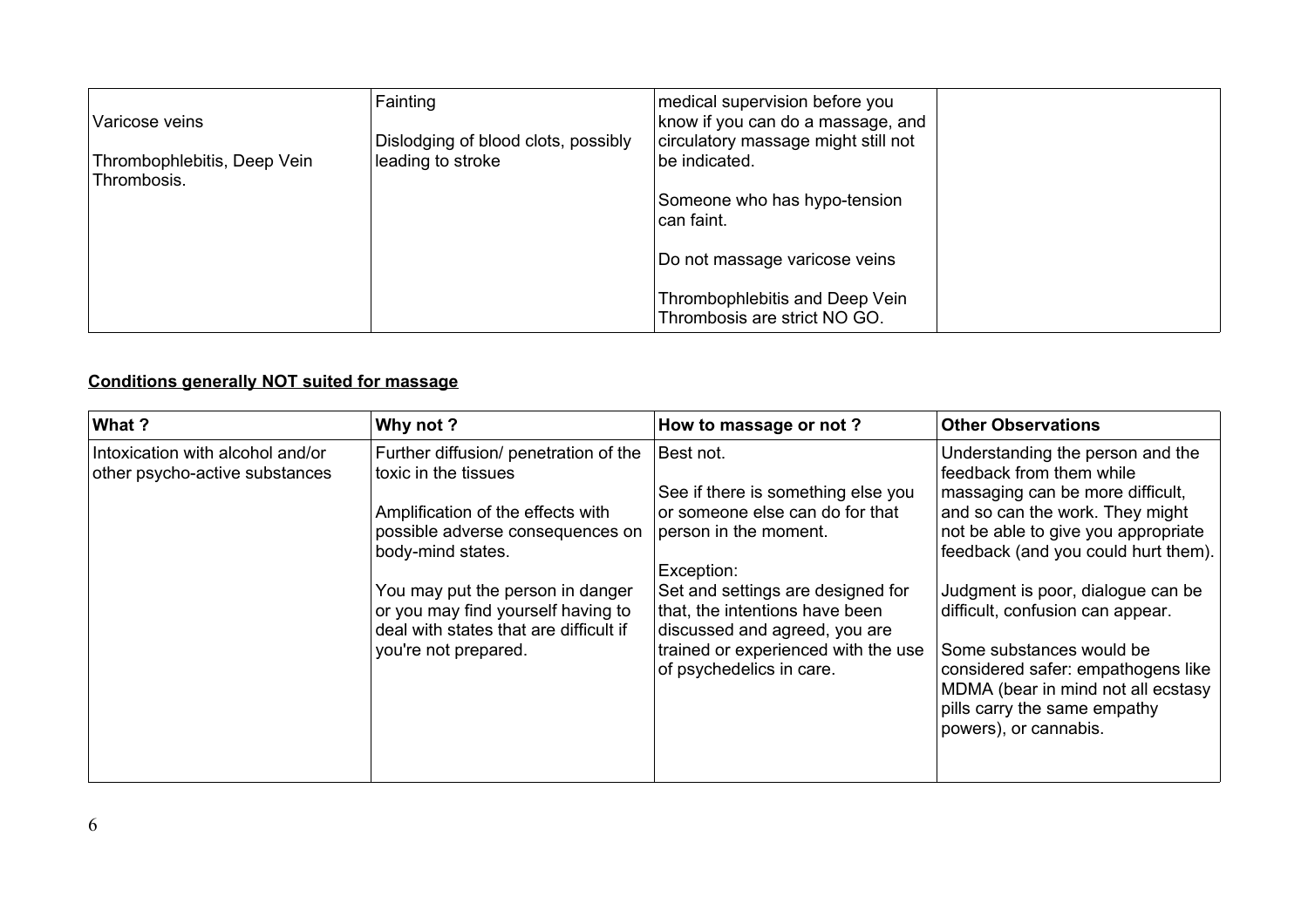| Viral or bacterial infections,<br>contagious conditions, Fever                               | Further diffusion / penetration /<br>release of pathogens, toxins, in the<br>tissues<br>Cross-contamination                               | No massages<br>See if there is something else you<br>or someone else can do for that<br>person in the moment.<br>Seek / refer person to doctor                                                         | In your practice and communication,<br>make understand that in the best<br>interest for everyone, contagious<br>people are not to make<br>appointments and or should cancel<br>them.                   |
|----------------------------------------------------------------------------------------------|-------------------------------------------------------------------------------------------------------------------------------------------|--------------------------------------------------------------------------------------------------------------------------------------------------------------------------------------------------------|--------------------------------------------------------------------------------------------------------------------------------------------------------------------------------------------------------|
| Lice, mites, parasitic infestations<br>(scabies)                                             | Will not worsen the person's<br>condition, but due to very high<br>contagion risks, self and cross-<br>contamination likely and annoying. | Don't do massage, or, do with<br>disposable gloves so as to avoid<br>skin contact. Take extra steps for<br>hygiene of material and in the room<br>after. Clean according to anti<br>parasitic protocol | A masseur's nightmare!<br>Beware of any complaints of<br>itching !<br>The person might not know they<br>have this.<br>The symptoms can be silent during<br>incubation and yet contagion is<br>possible |
| Infectious viral or bacterial skin<br>conditions : Impetigo, Herpes /<br>Shingles, abscesses | Propagation<br>Pain<br>Self and Cross Contamination                                                                                       | Don't do massage, or if you do,<br>avoid site of lesions, and most<br>importantly, take extra steps for<br>hygiene for yourself and the room.                                                          |                                                                                                                                                                                                        |
| Pathologies of the heart and<br>circulatory system<br>Severe hypertension                    | <b>Heart attack</b>                                                                                                                       | Severe hypertension is a global<br>contra-indication for circulatory<br>massage except with medical<br>supervision / accord.<br>Mild hypertension is generally okay                                    | Medical supervision is very<br>important here.<br>In doubts, don't do the massage.                                                                                                                     |
| Thrombophlebitis, Deep Vein<br>Thrombosis.<br>History of vascular incidents.                 | Dislodging of blood clots, possibly<br>leading to stroke                                                                                  | and improved by massage.<br>Thrombophlebitis and Deep Vein<br>Thrombosis are an absolute NO GO<br>in massage                                                                                           |                                                                                                                                                                                                        |
|                                                                                              |                                                                                                                                           | No massage -                                                                                                                                                                                           |                                                                                                                                                                                                        |